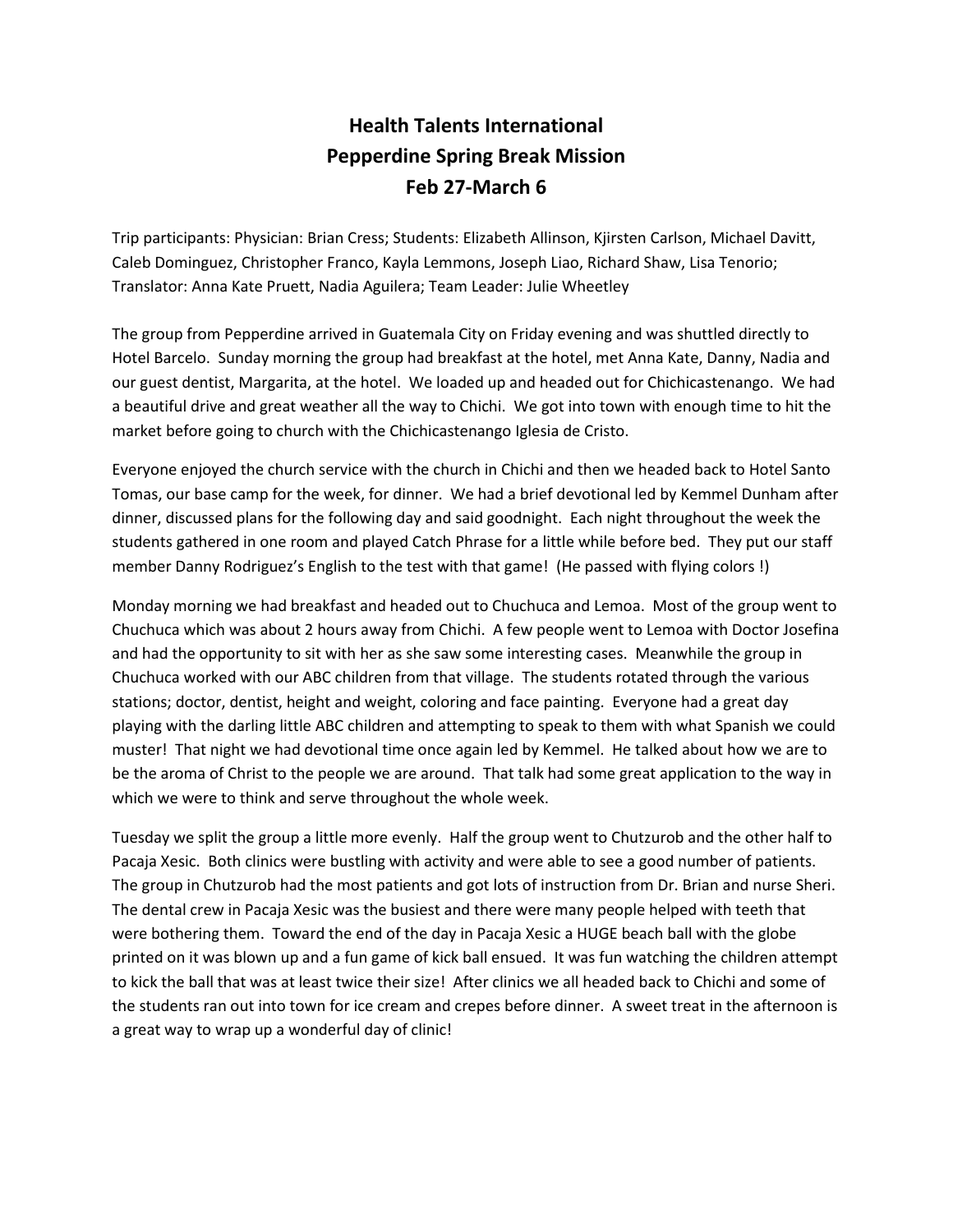Wednesday was another busy day. The groups went to Xepol and San Jorge. In Xepol there were only about 10 patients to be seen. Not long after all the patients had been seen and prayed for it was time for school to let out. Students from the nearby school started flooding in to the clinic to color and hear stories about the creation. Nadia and Danny along with some of the students turned the afternoon into Bible class time. They taught songs that Nadia knew from growing up in church in Honduras, they passed out coloring sheets with the creation story and crayons. The day ended up being simply delightful and lots of fun despite the lower patient volume!

The group over in San Jorge stayed busy. There were plenty of patients for medical and dental. The students once again rotated through the different stations to learn all they could about blood pressure, diabetes, dentistry, arthritis, etc. The family that hosts the clinic in San Jorge is a very special family. They have a house full of daughters and they are all sweet as can be. The girls Sara and Janaly easily stole away our hearts. At the end of the day the girls called all the female students into one of the rooms of their house and dressed us up in their typical clothes. We had a blast playing dress up with them and taking pictures with the family!

On Thursday the teams headed to Panajxit and Lemoa. In Lemoa students sat with Lisa and Brian as they saw patients. There were some interesting medical conditions seen that day and it was a great day for all the pre-med students to get some hand on experience in the clinic with the patients. The team in Panajxit had only eight patients that slowly meandered in as the day progressed. However, there happened to be a school near by the clinic so during their recess time the students headed over to see if they could keep up with the kids in a game of soccer. It was a bit crazy but the students held their own against all the future soccer all stars from the Panajxit school.

Both clinics wound up fairly early so we all headed to Clinica Caris to reload the pick-up trucks with supplies for clinics the next day. All together we had seen 93 medical and 42 dental patients. Later that afternoon everyone got back together at the soccer field just outside of town for a game of "fut" (pronounced like 'foot' with a Spanish accent!). The teams were Pepperdine vs. HTI staff. It was a good game but the Guatemalan's had the upper-foot in the end.

That night we closed out with our last devotional time together. We sang and shared about special moments we had throughout the week. We were sad to see such a great week come to an end. Friday morning we headed out early in the morning for Antigua. We made a pit stop in Tecpan for breakfast then got into Antigua around 11. The students went directly to their group salsa dance lesson! They had a blast learning some of the basic steps and turns of this traditional latin dance. After the lesson everyone divided up to shop, zip line, see ruins, etc. We gathered together for dinner at the hotel that night. Dinner was relaxed and we said goodnight after passing out everyone's coffee order.

Saturday morning we loaded up the pick-up trucks and headed to the airport. The students got off without any trouble. We thank God for a safe and productive week.

By: Julie Wheetley